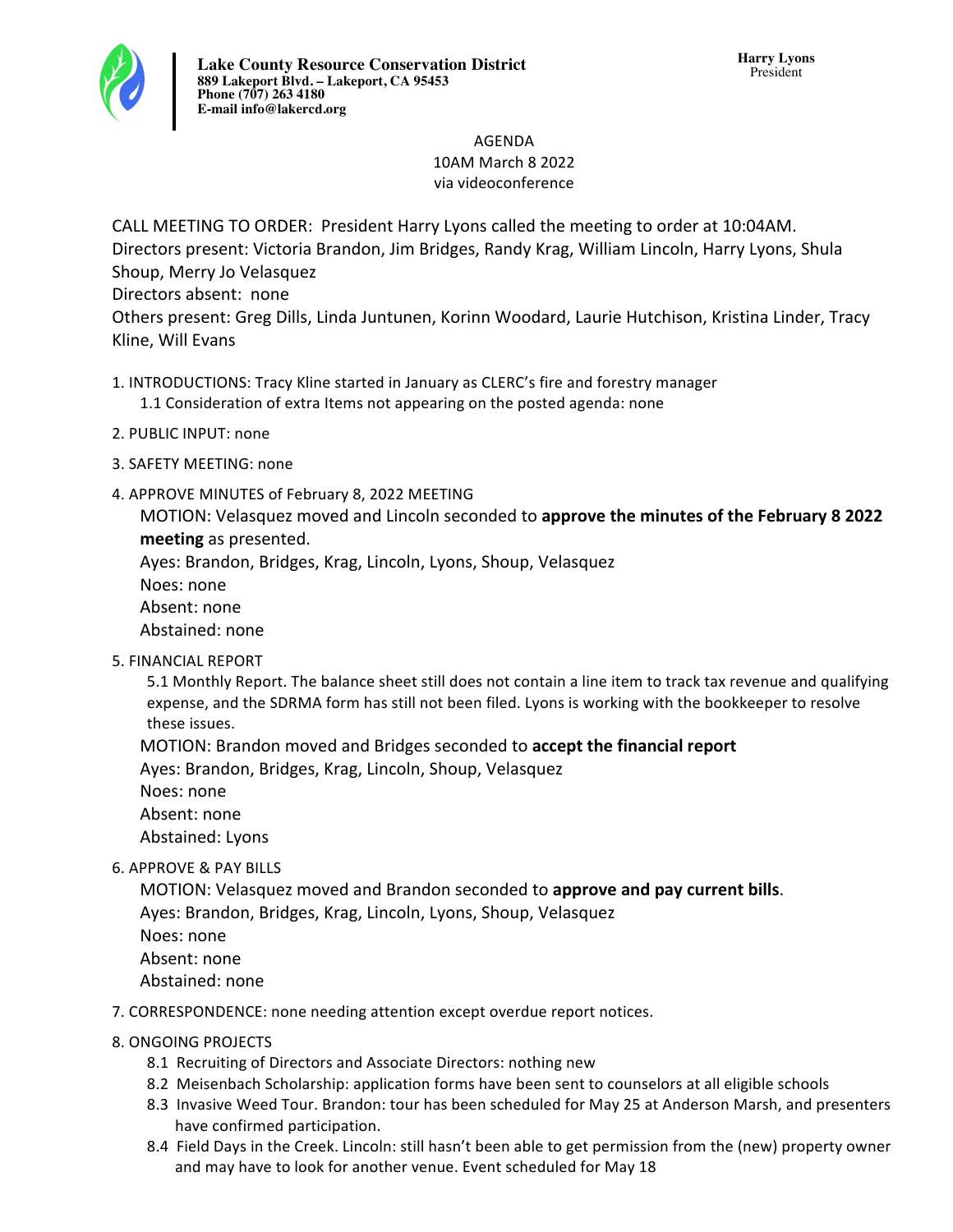- 8.5 Kids in the Creek. Velasquez: event has been scheduled for Thursday March 10, at Middle Creek Campground. Brandon will assist, also Shoup and Krag if possible.
- 8.6 Trout in the Classroom. Brandon: Tony Blyleven has sent a report with photos and brief video. This year's program is in progress.
- 8.7 CWPP update. Juntunen: working with editor on revisions, not much input from fire chiefs so far. Hoping to present at next RRA meeting.
- 8.8 Staff hire. Lyons: so far there has been no response to ad for project manager; we need help reaching out into the community and may have to revise job requirements. We could also explore the possibility of contracting with a neighboring RCD to provide services rather than hiring our own staff. Admin Assistant: need to revise job description and authorize posting at the April meeting. Dills is also planning to retire at about the same time. Juntunen will work with personnel committee to revise job description to better match actual current duties. Tracy Kline: do we have other part time work that could be combined with the Project Manager to make a full time job? Main limitation is financial, but qualified person could get close to full time by getting and implementing grants.

## 9. REPORTS/UPDATES

- 9.1 Lake County Fire Safe Council Report Laurie Hutchison
	- Continuing work with NCO/EPIC on outreach projects, on the Home Hardening Pilot Project, collaborating on grants. Working on creating new outreach material for the county.
	- Continuing to work with partners on Evacuation Route Grant and considering the next CalFire grants coming up. The county applied for the Evacuation Routes Grant and we are waiting to hear if it is awarded to us or not. Considering opportunities to partner with TERA (Tribal Eco Restoration Alliance) on an upcoming CalFire grant. Looking at several grants and partnership opportunities.
	- Attending various local group meetings. Looking for opportunities for events in the future.
	- Participating in TREX (prescribed burning) planning meetings and trainings. Looking for grant opportunities and partnerships, funding resources, etc..
	- Continuing to promote county wide Fire Safe Lake website (www.firesafelake.org) and conducting public outreach via social media.
- 9.2 NRCS Report Korinn Woodard. EQIP funding selection in progress. This Thursday March 10 at 6PM the RRA is conducting a virtual town hall on tree mortality town hall. TERA's cultural burning workshop will be held March 14 and 15.
- 9.3 Goats Rue Project Greg Dills. TERA agreement not detailed enough and exceeds budget; he is checking with CCC.
- 9.4 CalTrans Revegetation Projects Greg Dills. Still no contract on Upper Lake project so may need to call a special meeting to approve it.
- 9.5 Healthy Soils project Greg Dills: nothing new
- 9.6 Civic Spark Fellow report Kristina Linder. Engaging in community mapping project with Americorps. Anyone can contribute to community maps, which assemble a lot of information that is shared with first responders. Working with Citizens Caring 4 Clearlake to conduct a cleanup event at Redbud Park on April 2.
- 9.7 Lake County Land Trust Wright Project. Velasquez and Lincoln: presented a final project map to county; project moving along well. CDFW and Army Corps are both happy with plan. Have submitted a Wildlife Conservation Board grant for pre approval; if it gets by that hurdle LCLT will a present full proposal. Decision likely in September or October.
- 9.8 Discussion with Will Evans about CLERC proposal for LCRCD to act as CEQA lead agency. CLERC has some big fire prevention/protection projects that don't require permits and are CEQA exempt, but need a responsible public agency to certify that exempt status is legal and appropriate. County CDD has been doing this but they are slow, understaffed, and cumbersome. In some other counties RCD manages contract and files notice of CEQA exemption: maybe one of them could supervise CLERC contracts in Lake County? CLERC is a nonprofit and certification needs a public agency. Initial Studies take at least six months and are functionally equivalent to a discretionary approval. Kline: risk to certifying agency is minimal if they document everything carefully and the projects qualify for exemption. Once they are posted to CEQAnet approval is subject to challenge for 35 days but after that